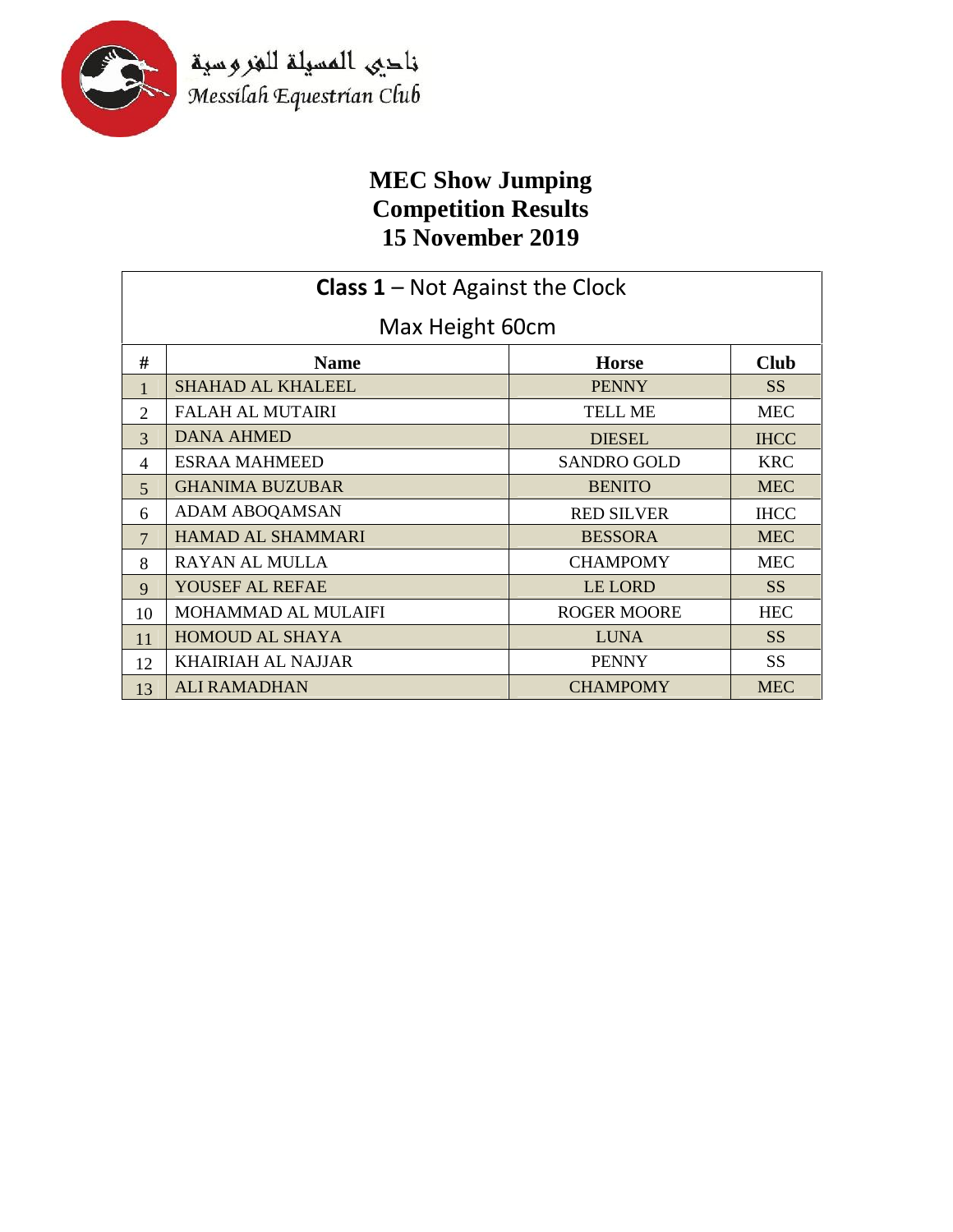

فاحيى المسيلة للغروسية<br>Messilah Equestrian Club

| <b>Class 1</b> – Not Against the Clock |                           |                   |                 |
|----------------------------------------|---------------------------|-------------------|-----------------|
| Max Height 80cm                        |                           |                   |                 |
| #                                      | <b>Name</b>               | <b>Horse</b>      | <b>Club</b>     |
| 1                                      | <b>ABDULLAH AL AMMAR</b>  | <b>ELECTRA</b>    | SS <sub>1</sub> |
| $\overline{2}$                         | <b>AHMAD AL ASKAR</b>     | <b>TROY</b>       | <b>MEC</b>      |
| 3                                      | <b>DHUHA ALNAFJAN</b>     | <b>SANDY</b>      | <b>IHCC</b>     |
| $\overline{4}$                         | <b>FAISAL AL KHONAINI</b> | <b>KALY</b>       | <b>KRC</b>      |
| 5                                      | <b>RAYAN AL AMEERI</b>    | <b>UNIVINCHI</b>  | <b>SS</b>       |
| 6                                      | <b>SUZY HOWES</b>         | <b>CAESAR</b>     | <b>SS</b>       |
| $\overline{7}$                         | <b>FARIS AL ENEZI</b>     | <b>EXPLOSIVE</b>  | <b>KRC</b>      |
| 8                                      | <b>FATIMA AL MULLA</b>    | <b>A LA CARTE</b> | <b>KRC</b>      |
| 9                                      | FATIMA AL MUDAHKA         | <b>DURANIA R</b>  | <b>KRC</b>      |
| 10                                     | <b>FOUAD AL KHADRA</b>    | CC                | <b>SS</b>       |
| 11                                     | <b>KHALID BURISLI</b>     | <b>ONYX</b>       | <b>SS</b>       |
| 12                                     | <b>SALIM AL WOHAIB</b>    | <b>ZORAME H/C</b> | <b>KRC</b>      |
| 13                                     | <b>LAURA KHRAIBET</b>     | <b>JOHANNA</b>    | <b>SS</b>       |
| 14                                     | <b>LUJAIN AL RAQAM</b>    | <b>CHERRY</b>     | <b>SS</b>       |
| 15                                     | <b>AISHA AL SABAH</b>     | <b>UPSILION</b>   | <b>KRC</b>      |
| 16                                     | MOHAMMAD AL MISHRI        | <b>AGATE</b>      | <b>MEC</b>      |
| 17                                     | MOHAMMAD BUQAMMAZ         | <b>ESPRIT</b>     | SS <sub>1</sub> |
| 18                                     | MOHAMMAD EL NAGAR         | <b>GEMBER</b>     | <b>KRC</b>      |
| 19                                     | MONEERA AL YAQOUB         | <b>ISSA KRC</b>   | <b>KRC</b>      |
| 20                                     | <b>MUSAAD ALRAZOKI</b>    | <b>CAVLINO</b>    | <b>IHCC</b>     |
| 21                                     | <b>MUSAD ABDULJADER</b>   | <b>WILLY</b>      | <b>KRC</b>      |
| 22                                     | <b>NOOR AL MUTAIRI</b>    | <b>LATINO</b>     | <b>MEC</b>      |
| 23                                     | ABDULAZIZ AL DHAFIRI      | <b>ZEN</b>        | <b>KRC</b>      |
| 24                                     | <b>RAWAN AL MUTAWA</b>    | <b>MINI</b>       | <b>KRA</b>      |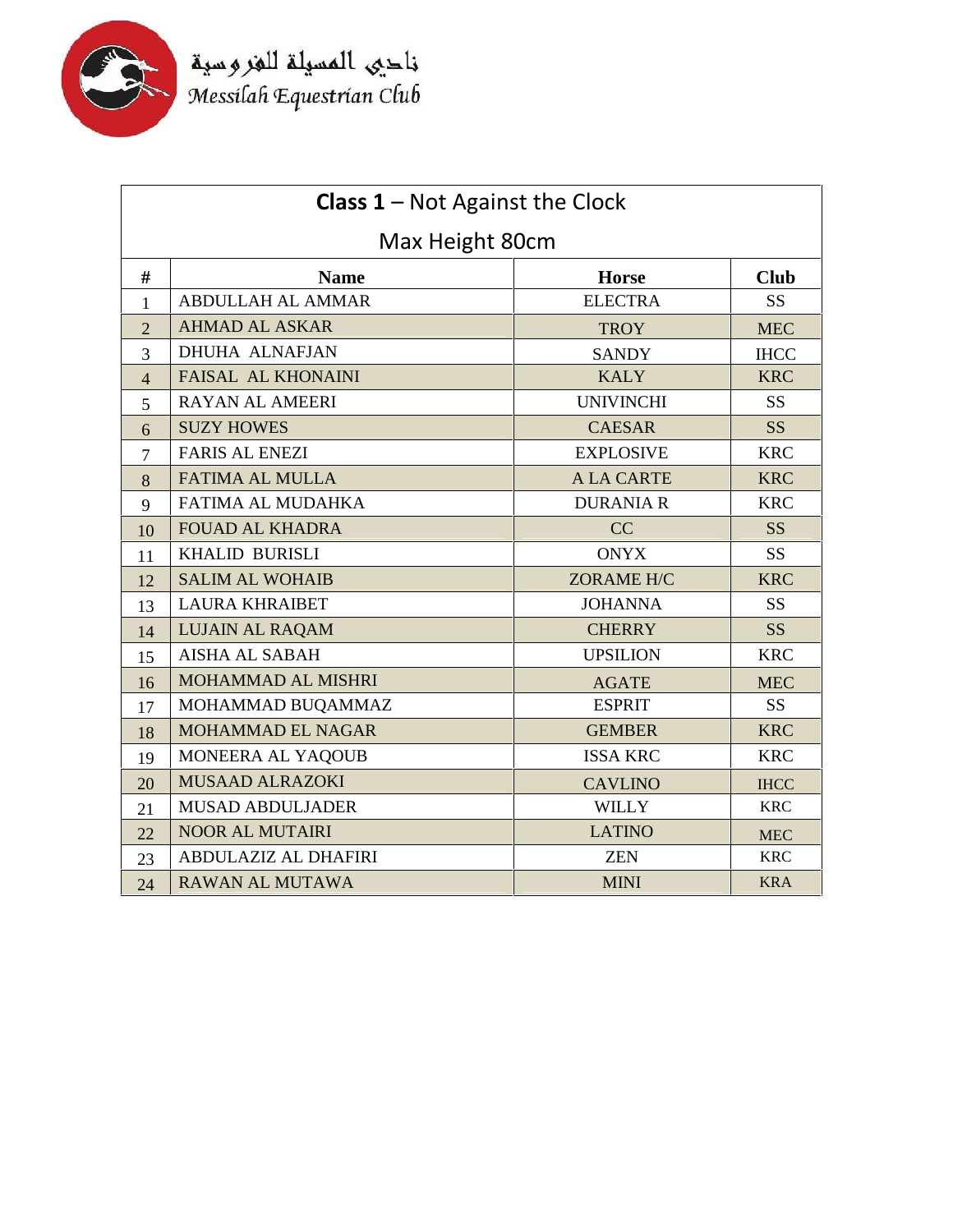

| <b>Class 2</b> – Two Phases ( $2^{nd}$ Phase under "Optimum Time")<br>Max Height 1M |                             |                    |                |  |
|-------------------------------------------------------------------------------------|-----------------------------|--------------------|----------------|--|
| Rank                                                                                | <b>Name</b>                 | <b>Horse</b>       | <b>Club</b>    |  |
| 1                                                                                   | <b>ABDULAZIZ AL AJEEL</b>   | <b>FARO</b>        | <b>KRC</b>     |  |
| 1                                                                                   | <b>JAWAHER BOUSHAHRI</b>    | <b>HALLA</b>       | <b>KRC</b>     |  |
| 3                                                                                   | <b>ABDULLAH AL RAMADHAN</b> | <b>CARL</b>        | <b>MEC</b>     |  |
| $\overline{4}$                                                                      | <b>SHAHAD AWADH</b>         | <b>DUCHES</b>      | <b>KRC</b>     |  |
| 5                                                                                   | <b>MISHAL AL HAZEEM</b>     | <b>FLINSTONE</b>   | <b>KRC</b>     |  |
| 6                                                                                   | <b>MOHAMAD AL WASMI</b>     | <b>LALEE LU</b>    | <b>SS</b>      |  |
| $\overline{7}$                                                                      | <b>FATIMA AL QALLAF</b>     | <b>DREAM BALIA</b> | <b>KRC</b>     |  |
| 8                                                                                   | <b>JUDY AYASH</b>           | <b>FEMME FATAL</b> | <b>SS</b>      |  |
| 9                                                                                   | <b>ALI AL REFAI</b>         | <b>AXIOS</b>       | <b>KR CLUB</b> |  |
| 10                                                                                  | <b>BADER AL HAIFI</b>       | <b>UNE</b>         | <b>MEC</b>     |  |
| 11                                                                                  | <b>FATMA AL DEREES</b>      | <b>ZAMALIA</b>     | <b>SS</b>      |  |
| 12                                                                                  | <b>TAHER AL WAWAN</b>       | <b>CHERRY</b>      | <b>SS</b>      |  |
| 13                                                                                  | <b>HUSSAIN AL KHARAFI</b>   | <b>FOXY LADY</b>   | <b>KRC</b>     |  |
| 14                                                                                  | MOHAMMAD AL RAMADHAN        | <b>AL PACINO</b>   | <b>MEC</b>     |  |
| 15                                                                                  | <b>JANA AL ZANKI</b>        | RB                 | <b>SS</b>      |  |
| 16                                                                                  | <b>ALI SAGER</b>            | <b>ARMANI</b>      | <b>ME CLUB</b> |  |
| 17                                                                                  | <b>DANA AL THUWAINI</b>     | <b>GHALYA</b>      | <b>MEC</b>     |  |
| 18                                                                                  | <b>SARA AL MUNAIFI</b>      | <b>BING</b>        | <b>KRC</b>     |  |
| 19                                                                                  | <b>HAMAD ALOTAIBI</b>       | <b>CARINA</b>      | <b>ME CLUB</b> |  |
| 20                                                                                  | <b>AZADE APA</b>            | <b>BALATAZAR</b>   | <b>KRC</b>     |  |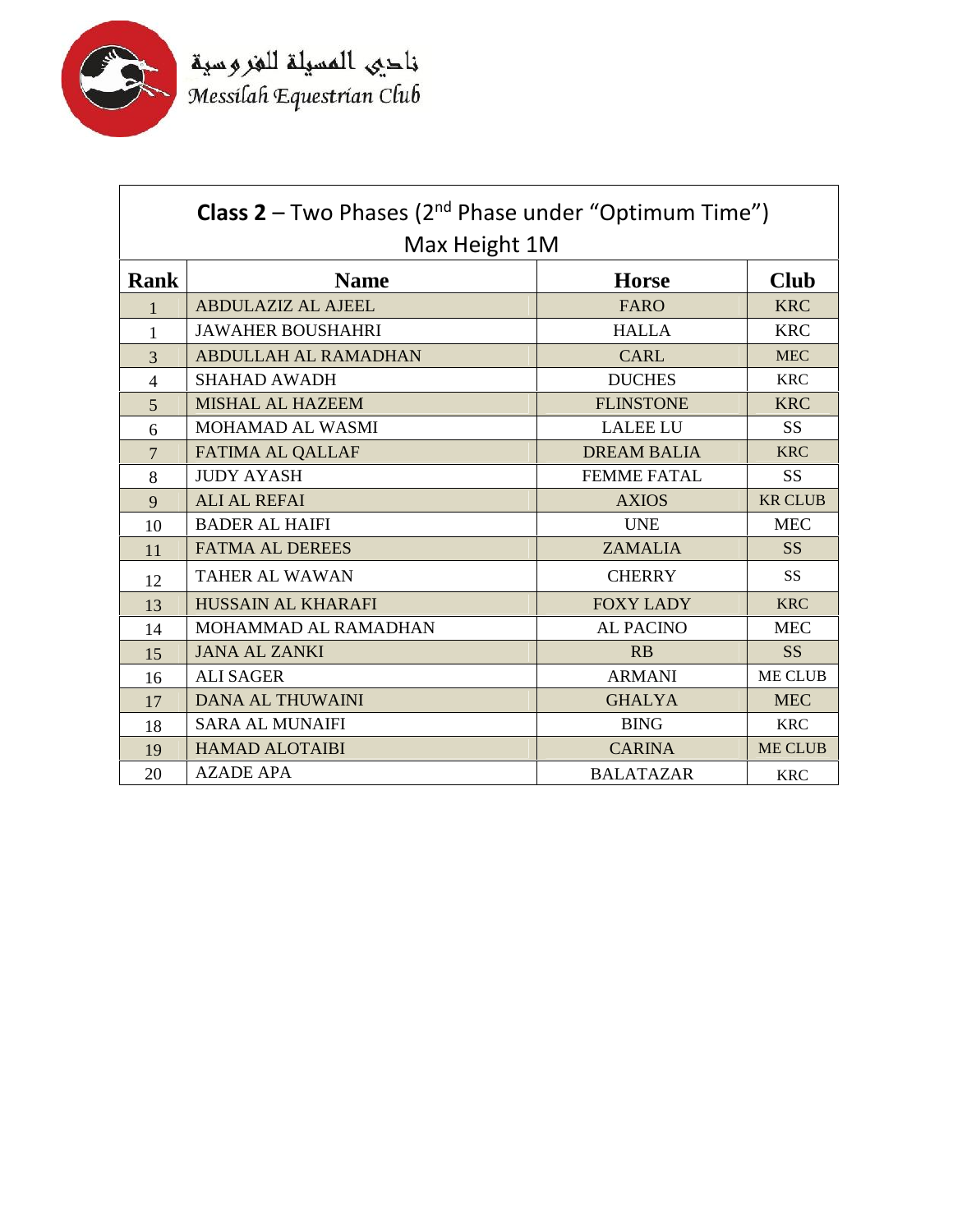

فاحيى المسيلة للغروسية<br>Messilah Equestrian Club

| <b>Class 3</b> – Two Phases ( $2^{nd}$ Phase under "Optimum Time") |                               |                         |                |
|--------------------------------------------------------------------|-------------------------------|-------------------------|----------------|
| Max Height 1M 10                                                   |                               |                         |                |
| <b>Rank</b>                                                        | <b>Name</b>                   | <b>Horse</b>            | <b>Club</b>    |
| $\mathbf{I}$                                                       | <b>IBRAHIM AL ABDULMOHSIN</b> | <b>BON A PARTE</b>      | <b>KRC</b>     |
| 2                                                                  | KHALIFA AL DABOUS             | <b>ULKE DU LA ROQUE</b> | <b>HEC</b>     |
| 3                                                                  | MOHAMMAD AL RAMADHAN          | <b>NARCOS</b>           | <b>MEC</b>     |
| $\overline{4}$                                                     | <b>MISK MARSHOUD</b>          | <b>DOLCE VITA</b>       | <b>ESC</b>     |
| 5                                                                  | <b>AZADE APA</b>              | <b>BALATAZAR</b>        | <b>KRC</b>     |
| 6                                                                  | <b>ABDULAZIZ AL AJEEL</b>     | <b>LAND LORD</b>        | <b>KRC</b>     |
| 7                                                                  | <b>AHMAD AL ANNAZ</b>         | <b>TWINKLE</b>          | <b>HEC</b>     |
| 8                                                                  | <b>DARY AL MUTAIRI</b>        | <b>VENISS</b>           | <b>MEC</b>     |
| 9                                                                  | <b>FATIMA AL SABAH</b>        | <b>BORINA</b>           | <b>KR CLUB</b> |